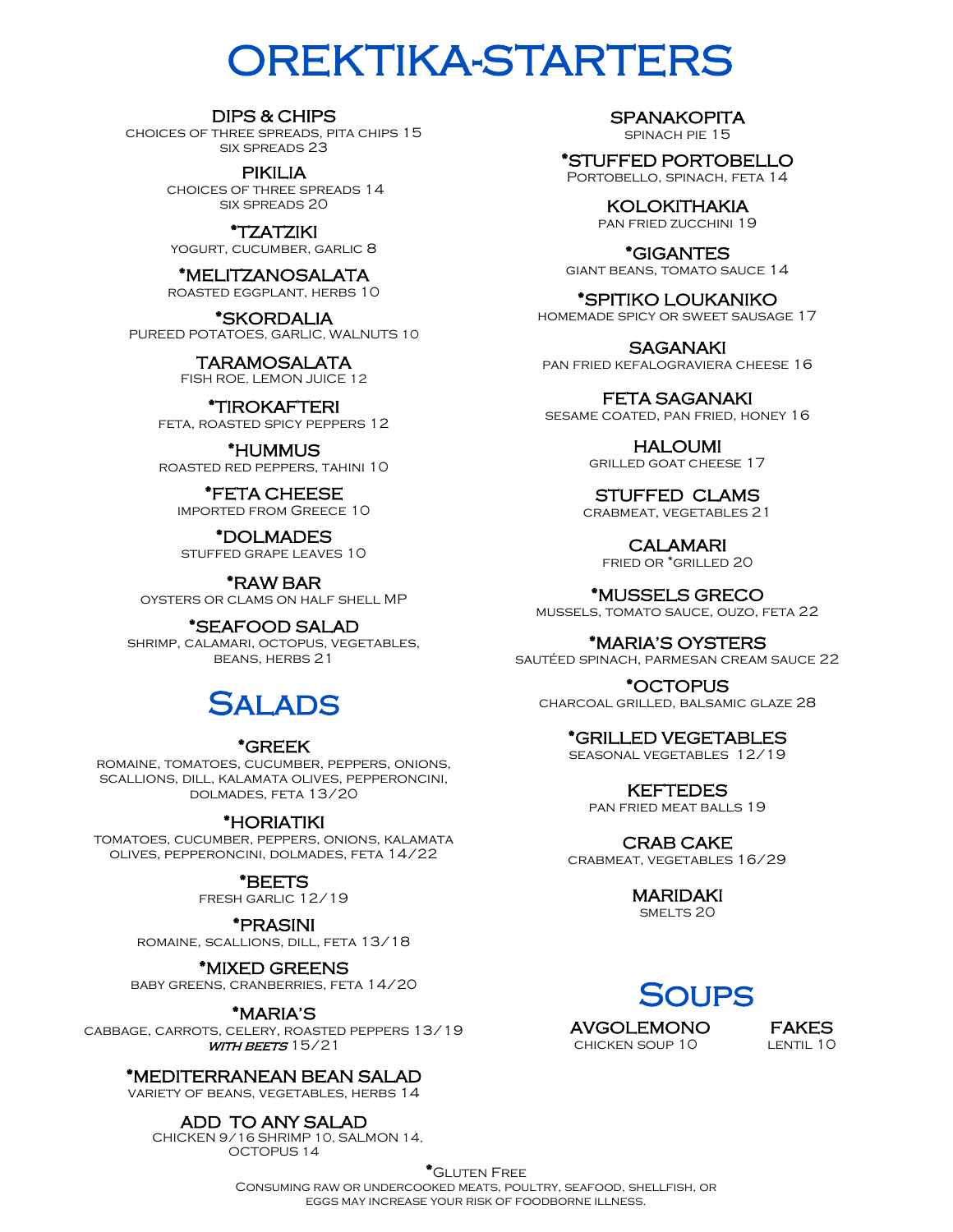

#### **CHOOSE ONE SIDE** RICE — VEGETABLE RICE — LEMON POTATOES — FRESH CUT FRIES — STEAMED VEGETABLES

ADD side salad 5

#### \*GRILLED CHICKEN

charcoal grilled 20

#### \*KOTOBACON

chicken wrapped with bacon 26

#### \*CHICKEN SOUVLAKI

skewered, peppers, onions 22

### \*STUFFED CHICKEN

spinach, feta, beure blanc 31

#### GREEK CHICKEN grilled chicken breast, sautéed vegetables over hilopites 30

CHICKEN BIFTEKI greek style chicken patty 22

BIFTEKI greek style meat patty 22

#### \*LAMB SOUVLAKI

skewered, peppers, onions 29

#### \*BABY LAMB CHOPS

charcoal grilled 43

#### \*PORK CHOPS

charcoal grilled 27

#### \*PORK SOUVLAKI

skewered, peppers, onions 22

#### \*BEEF SOUVLAKI

flank steak, skewered, peppers, onions 29

#### \*PRIME CUT BEEF

charcoal grilled mp

#### SURF & TURF

IN ADDITION TO YOUR CHOICE OF MEAT: shrimp scampi 19 or lobster tail MP

#### MEAT PLATTER SMALL 59 LARGE 114 assortment of meats

MP– MARKET PRICE \*Gluten Free Consuming raw or undercooked meats, poultry, seafood, shellfish, or eggs may increase your risk of foodborne illness.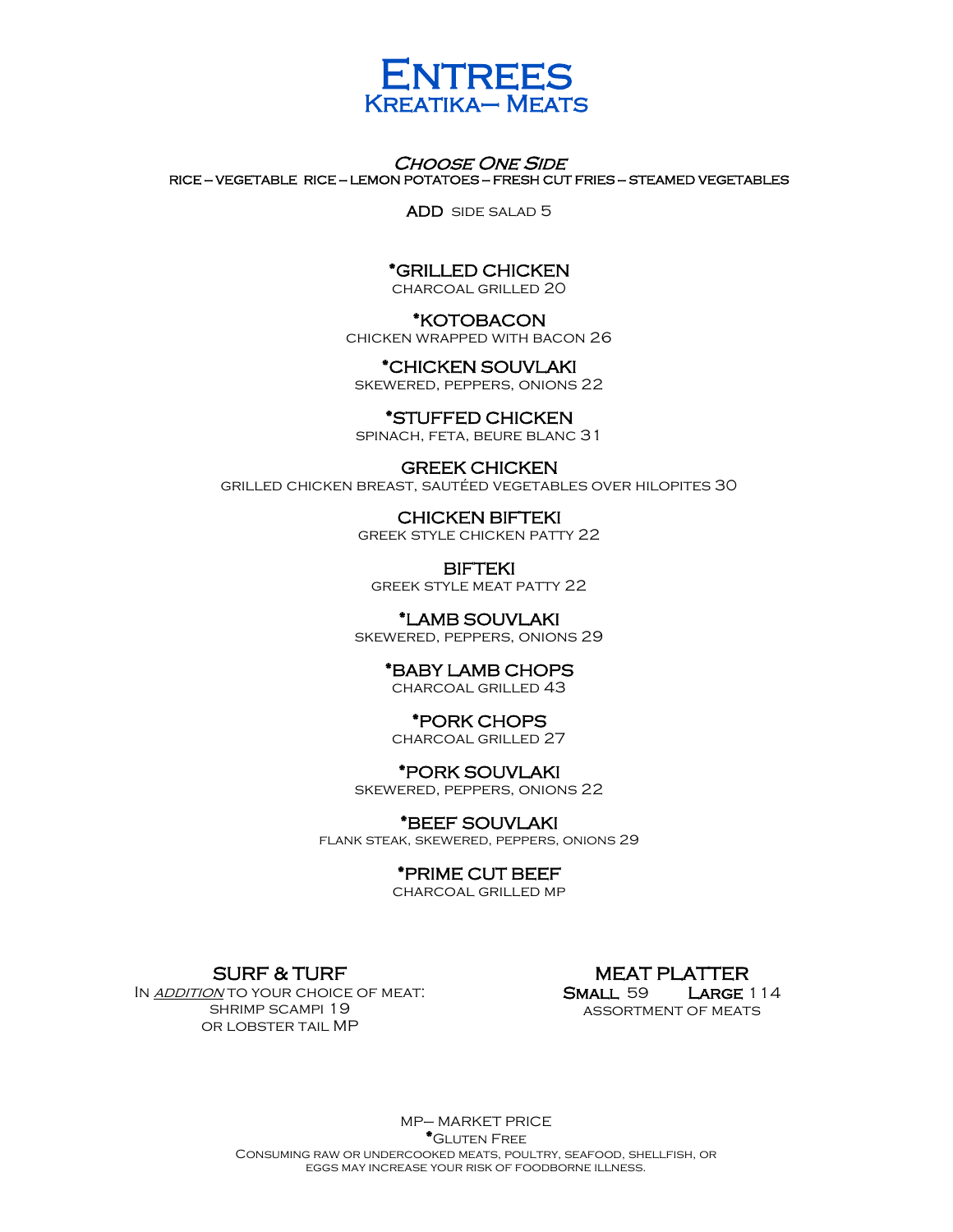

**CHOOSE ONE SIDE** RICE — VEGETABLE RICE — LEMON POTATOES — FRESH CUT FRIES — STEAMED VEGETABLES — HORTA

ADD side salad 5

#### **SHRIMP**

\*grilled or fried 29

#### SHRIMP SCAMPI

sautéed shrimp, lemon garlic sauce 30

\*GARIDES SAGANAKI sautéed shrimp, tomatoes, feta 34

SALMON FILLET

lemon butter sauce 36

#### \*FILLET of LEMON SOLE

parsley beurre blanc 32

\*STUFFED FILLET of FLOUNDER spinach, feta, beurre blanc 36

> SCALLOPS lemon butter sauce 36

SHRIMP & SCALLOPS scampi sauce, vegetable rice 42

\*SWORDFISH SOUVLAKI skewered, peppers, onions 32

\*SWORDFISH scallion beurre blanc 36

### **WHOLE FISH**

\*Branzino Lavraki MP

\*Orata Gilt-Head Bream, Dorada MP

#### Fish of the Day MP

**WHITINGS** WHOLE FRIED WHITING 24

**SARDINES** \*Grilled or Fried 24

MP– MARKET PRICE \* Gluten Free